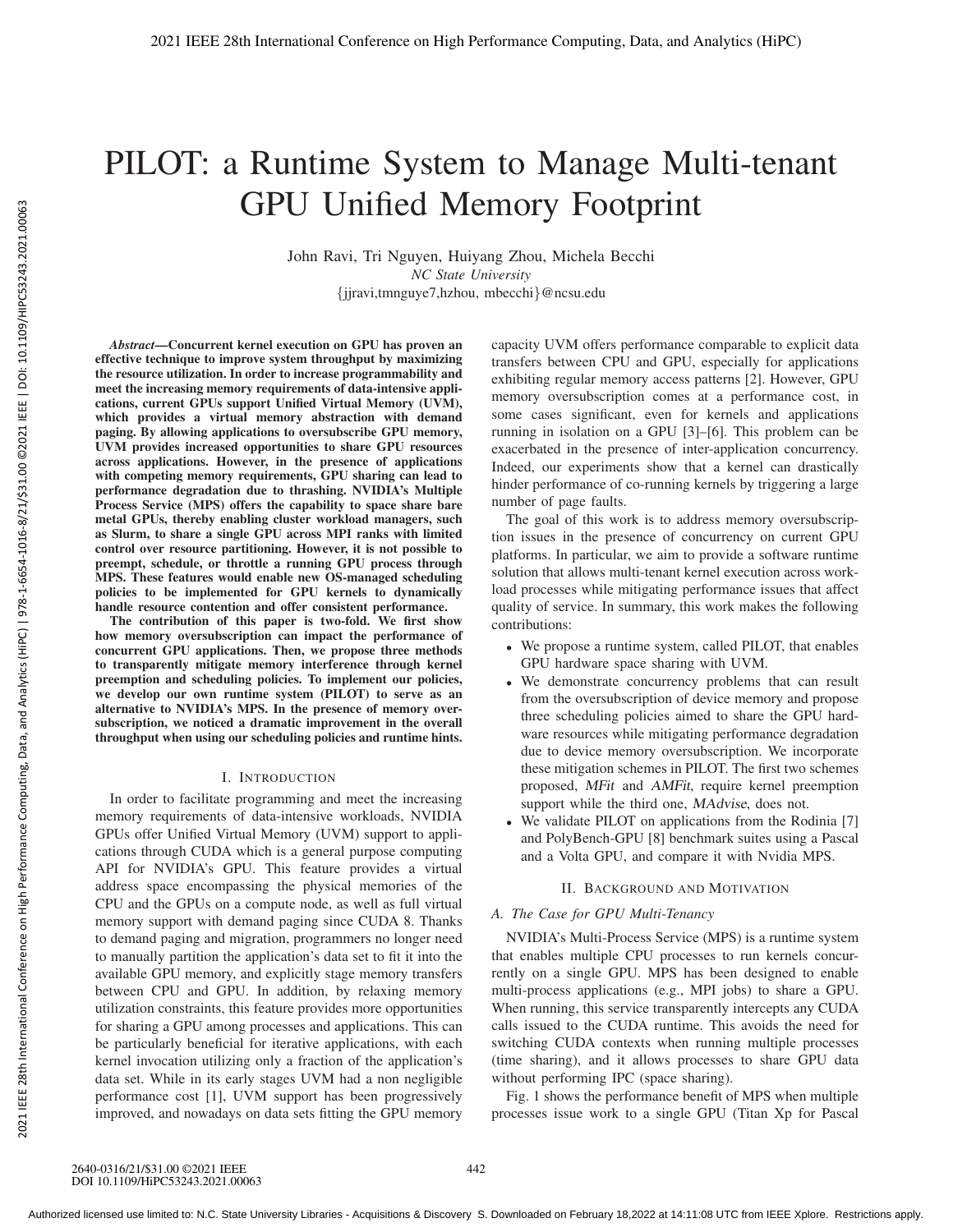

Fig. 1: Speedup offered by MPS and PILOT over the bare CUDA runtime in the absence of memory oversubscription (y-axis). We run a varying number of concurrent VectorAdd programs (x-axis). Each VectorAdd instance has a 512MB device memory footprint.

architecture or Tesla v100 for Volta architecture) concurrently. We run multiple instances of a simple VectorAdd CUDA program, each instance allocating about 0.5 GB of memory using UVM. We perform three sets of experiments: one using MPS, one using our PILOT runtime, and one using the CUDA runtime alone (baseline). This figure also plots the runtime variance in the form of confidence intervals. By enabling multiple processes to space share the GPU, in the presence of multiple VectorAdd instances MPS and PILOT lead to a noticeable speedup.

#### *B. GPU Concurrency QoS Limitations*

Volta GPUs enable enhanced MPS capabilities, such as allowing processes to submit their work directly to the GPU (rather than passing through the MPS server). Second, it provides process isolation (i.e., each process has an own GPU address space) and limited provisioning of GPU resources [9]. Volta MPS aims to implicitly throttle hardware resources by capping the number of logical resources (threads) for each CUDA context; however, it does not directly limit access to physical resources such as memory and execution units.

On both the Pascal and Volta architectures, MPS does not offer quality of service (QoS) guarantees. While often beneficial, concurrent kernel execution can be prone to problems, such as one process adversely affecting the performance of other processes. Previous work [10], [11] has focused primarily on contention on on-chip resources, such as registers and shared memory. Here, we focus on device memory contention, especially in the presence of UVM. With UVM, a memoryintensive kernel causing a lot of page faults can dramatically affect the performance of all other kernels sharing the GPU.

To test this behavior, we designed a memory-intensive kernel that runs indefinitely and touches as many pages as it can in a short amount of time. The specifics of this kernel are described in detail in Section IV-A. Fig. 2 shows performance results obtained when varying the memory footprint of the memory-intensive kernel from 1GB to 5GB to 10GB, and running it along with an instance of VectorAdd with a working memory size of 512MB. The experiments are performed on a Titan Xp GPU equipped with a 12GB device memory and a Tesla v100 equipped with 32GB device memory. To demonstrate oversubscription we reserve a fixed amount of GPU memory using a cudaMalloc and cudaMemset. By reserving



Fig. 2: Slowdown of VectorAdd kernel when co-run with a memory-intensive kernel over when running in isolation (y-axis). Along the x-axis we vary the memory footprint of the memory-intensive kernel. The memory subscription percentage is indicated on top of each bar. In these experiments PILOT mitigations are not enabled.

85% of the available 12GB device memory on the Titan Xp and 32GB device memory on the Tesla v100, we were able to achieve oversubscription with smaller working memory sizes of our memory-intensive application and VectorAdd application. With a memory-intensive kernel allocation of 5GB, the device memory is more than 100% subscribed on both architectures. Thus, when the memory footprint of the memory-intensive kernel increases beyond 5GB, there is a noticeable slowdown in kernel execution time of VectorAdd under NVIDIA MPS on Pascal, NVIDIA MPS on Volta, and PILOT (with memory interference mitigation disabled).

## III. PILOT'S DESIGN AND IMPLEMENTATION

To evaluate our memory management techniques, we implemented a GPU runtime system, called PILOT. PILOT enables concurrent kernel execution, provides UVM support, and incorporates mechanisms to manage memory oversubscription among GPU applications. PILOT extends our previously proposed GPU virtualization system [10], [12] with UVM and memory-aware scheduling support. Fig. 3 shows PILOT's high level architecture. PILOT includes two components: a front-end library and a back-end daemon. The front-end library (called *libcudart.so*) is shared and defines all the function calls that PILOT intercepts; the back-end daemon is a proxy process sitting between the running applications and the CUDA runtime. CUDA API calls interception is done by utilizing the LD\_PRELOAD environment variable to override calls to the CUDA runtime. At the start of each program, the front-end establishes a connection to the back-end daemon through UNIX sockets, and it then uses this connection to redirect CUDA function calls to the back-end. The back-end leverages the use of multiple CPU threads to concurrently execute GPU applications. Specifically, it associates to each GPU a set of CPU threads - called vGPUs - whose number is configurable. vGPUs act as proxy threads: they issue to the CUDA runtime function calls that have been intercepted by the front-end and redirected to the back-end for scheduling and dispatching. PILOT leverages CUDA streams [13] to concurrently execute each program, and it associates a nonblocking stream to each vGPU. This allows for a configurable amount of parallelism. Mapping of GPU work to vGPUs is performed by a Scheduling Thread, which implements the scheduling policies described in Section III-C.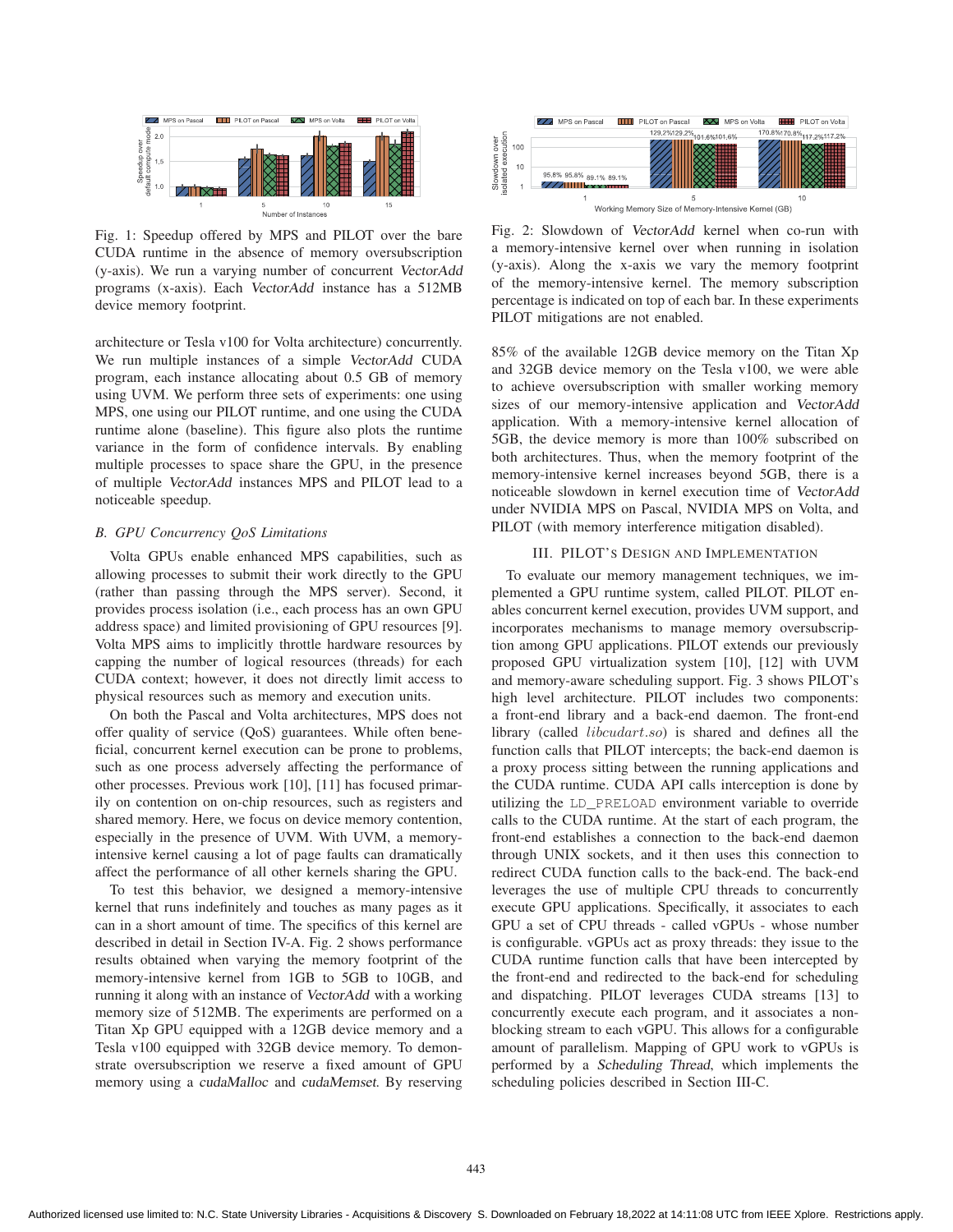

Fig. 3: High-Level Design of the PILOT Runtime Framework

#### *A. UVM Support*

We note that, in our design, the PILOT back-end is the only process exposed to the CUDA runtime. As a consequence, the address spaces of the applications are decoupled from the address space seen by the CUDA runtime (and the GPUs). This, in turn, complicates the support of CUDA programs utilizing UVM. In order to support UVM, PILOT must handle the page tables across the CUDA applications' and the backend process's address spaces. With CPU memory allocations, it is possible to share virtual memory references by using mmap to create a shared memory. However, we have no control over the implementation of the CUDA memory allocator. Since each memory address space is tied to a CUDA context, and there is no CUDA API functionality to share a CUDA context or its memory mappings between the runtime process and the application processes, we need to maintain a separate copy of the page tables content which needs to be synced at certain times during execution. To accomplish this, we incorporate in PILOT a functionality proposed by Garg et al. [14] to provide checkpoint-restart support for GPU applications. Specifically, they proposed using a shadow region table (a software-managed page table that maps one or more pages from one address space to another) to checkpoint UVMmanaged data and share memory pages with a proxy process. Their approach utilizes the Linux segfault handler to track which address space contains the "latest" copy of the data.

We designed the PILOT daemon to run on the same system as the programs that it intercepts. This allows us to perform more efficient data copies by using two Linux system calls: process\_vm\_read and process\_vm\_write. These system calls allow transfering data between the address spaces of the intercepted application and the PILOT daemon without any intervention from their respective remote process. Furthermore, the data move directly between the address spaces of the two processes without needing to pass through the kernel space.

#### *B. Kernel Preemption*

Kernel preemption allows implementation of more complex scheduling policies at the software level. However, CUDA (as of version 11.4) does not offer API functions to preempt a running kernel short of killing the host process that made the CUDA call. CUDA API calls such as cuStreamDestroy, cuCtxDestroy and cudaDeviceReset result in a blocking stall that causes applications to wait for the running kernel to finish its execution. While GPU architectures since Pascal support

TABLE I: Overhead of coarse-grain software preemption using the small, medium and large datasets of Table II. The data indicate the slowdown over preemption-free execution.

| Benchmark kernel | small | med. | large |
|------------------|-------|------|-------|
| backprop         | 4.36  | 1.43 | 1.17  |
| <b>bfs</b>       | 2.02  | 1.44 | 1.40  |
| hs3d             | 1.70  | 1.69 | 1.66  |
| partfilter       | 3.75  | 3.66 | 2.94  |
| lavamd           | 1.33  | 1.01 | 1.00  |
| nn               | 2.23  | 1.26 | 1.22  |
| gaussian         | 5.86  | 3.09 | 2.40  |
| corr             | 1.53  | 1.14 | 1.08  |
| gesummy          | 2.64  | 1.94 | 1.17  |
| 2dconvol         | 6.85  | 1.70 | 1.08  |
| geomean          | 2.55  | 1.56 | 1.33  |

instruction-level preemption, this feature has not been exposed through the CUDA runtime or driver API.

To achieve software preemption of kernels without manual intervention, we leverage a dynamic instrumentation tool [15] to dynamically inject code into CUDA kernels. We use a global flag set by the PILOT runtime to indicate if the kernel should stop running and inject in the kernel some code to check the value of this flag and, if set, preempt the kernel's execution. We propose a coarse-grain preemption scheme which aims to reduce preemption overhead for long running kernels. Typically, long-running kernels include iterating loops. Thus, the coarse-grain approach inserts preemption checks before backward branches inside the kernel code. Since checking at every back-edge inside a deeply nested loop might still be too expensive, we only insert preemption-checks before the back-edge of the outer-most loop inside the kernel.

Kernel preemption introduces two overheads: instrumentation and runtime overhead. The former can be ignored, since the kernel code can be instrumented one time before running the application. The runtime overhead depends on two factors: the number of instructions injected in the kernel and the location of those instructions. Table I shows the slowdown in kernel execution caused by coarse-grain preemption when utilizing a quarter of available SMs on an NVIDIA v100 GPU. As can be seen, our coarse-grain method introduces a limited overhead, which tends to decrease as the data set size and the kernel runtime increase.

Kernel preemption is complicated by the need to checkpoint-recover intermediate data which can introduce additional latency. We observe that this overhead can be avoided in certain cases. If we can determine that an application does not modify any input data and has no side effects, our runtime does not need to recover any input data after preemption. In addition, some convergence-based applications can be tolerant to interruptions even if they modify their input data. For example, in BFS each kernel iteration assigns each node at a level with its depth value. If that kernel iteration were interrupted and only a subset of the nodes were assigned a depth value, recomputing the depths will still result in the same answer since it will override any values from the previous iteration. In our experiments, when necessary, we modified the benchmarks to avoid the need for checkpoint-recovery.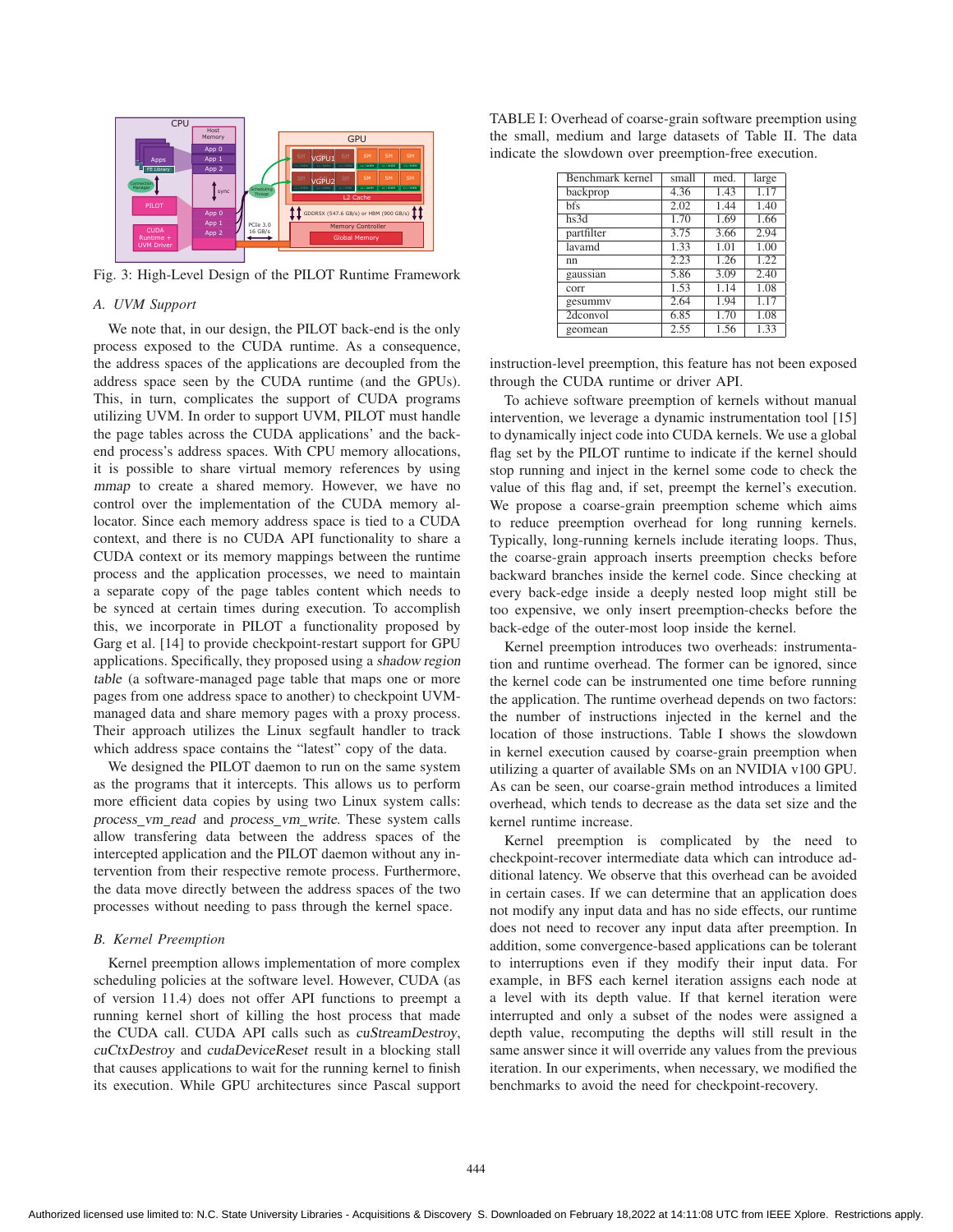# *C. Mitigation Schemes*

Here, we discuss the three mitigation schemes that we designed and implemented in PILOT to address the memory interference problem of concurrent GPU kernels.

*1) Memory Fit (MFit):* Our first scheme is a subscriptionbased scheduler called Memory Fit which aims to limit the oversubscription of the GPU memory by only scheduling a kernel when there is enough free memory on GPU to satisfy the kernel's estimated memory footprint. To achieve this, the Scheduling Thread polls the GPU memory usage and only invokes a kernel when there is enough space on the GPU to accommodate all of its allocated memory buffers. If there are no concurrent kernels running, then the kernel launch request will be serviced immediately. To prevent starvation, each application is associated a user-defined maximum wait time. When this time is exceeded, PILOT preempts running kernels (in descending order of memory allocated size) until enough memory is freed. This approach has two limitations. First, it does not support pointer-based data structures (such as linked lists or nested structures with pointer fields). It is worth noting that pointer-based data structures are rarely used in CUDA applications, and they are not included in any of the benchmarks used in our experiments. Second, demand paging (supported on Pascal and later GPUs) allows CUDA kernels to bring data in device memory only when required. Thus, the memory usage estimate using this technique can significantly exceed the actual memory footprint of the kernel and be too conservative.

*2) Active Memory Fit (AMFit):* The shortcoming of the MFit scheme is that an application might allocate more memory than it might actively use in a particular kernel launch. Our Active Memory Fit scheme addresses this issue by monitoring the active memory usage of each CUDA kernel. Since we do not have direct access to the GPU driver information, we identify and track the memory allocations made with the CUDA UVM driver by monitoring the CPU page table. We found that, when a page is sent to the GPU, it is marked as clean in the CPU page table. So, our runtime forces all CPU pages allocated by CUDA UVM to be marked as dirty before any CUDA kernel invocation. This way, we can tell exactly how many pages are used by a CUDA kernel at runtime. When a CUDA kernel request is sent to PILOT, the kernel is launched immediately. The Scheduling Thread will keep track of the active memory usage, and, in case of memory oversubscription, it will preempt kernels with the most active memory usage. The preempted kernels will not be re-executed until there is enough GPU memory available. To prevent starvation, the system limits the wait time until re-execution to a predefined threshold.

*3) Memory Advise (MAdvise):* Our Memory Advise scheme mitigates memory-based interference by providing memory hints to the CUDA runtime. In particular, this method leverages the UVM cudaMemAdvise primitive, which allows setting a preferred location (i.e., CPU or GPU memory) for a particular range of memory addresses. In MAdvise, the Scheduling Thread keeps track of the active memory

usage. Each process is allowed a predefined amount of device memory to utilize. If a process's active memory usage exceeds its provisioned memory limit, then PILOT will invoke cudaMemAdvise to hint the CUDA runtime to keep the rest of that process's memory pinned in host memory. This approach could be described as lazy or on-demand eviction. The cudaMemAdvise primitive will not evict pages explicitly; a separate event must occur, such as the allocation of new pages from a different process, to evict the pages of the throttled process back into host memory. A significant advantage of MAdvise is that it does not require kernel preemption, thus avoiding all associated overheads. When a CUDA kernel finishes running and there is enough device memory to unthrottle another kernel, PILOT will unset the cudaMemAdvise hint to allow any pages pinned to host memory to be brought to the GPU device memory.

#### IV. EXPERIMENTAL EVALUATION

## *A. Experimental Setup*

Benchmark applications: We used a set of programs from the Rodinia [7] and PolyBench-GPU [8] benchmark suites and ported them to utilize Unified Virtual Memory. In all cases, we used three input datasets with varying size. The characteristics of the applications and datasets used are summarized in Table II. In order to explicitly control the GPU utilization of each workload, we modified all CUDA kernels to use a configurable number of thread-blocks and a configurable thread-block size.

Memory-intensive Kernel: To evaluate our memory interference mitigation schemes, we wrote a memory-intensive GPU kernel (see Listing 1) which we co-run with the benchmark applications above. Since we are focusing on unified virtual memory with on-demand paging, this kernel sweeps through all the allocated pages to bring them into the device memory and keep them resident there. This execution pattern serves to test the extreme case of memory intensive GPU kernels. This kernel has a configurable memory allocation size and a configurable number of CUDA threads. We encapsulate its body in a forever running while-loop to ensure maximum memory interference. With UVM, the page size is determined by the driver, and the API provides no explicit control over it. Since the smallest page size is 4KB, we define a stride of 4KB conservatively to touch as many pages as possible.

|                                                                                          | $\text{\_global}\text{\_}$ void pageDoS(float *A) {<br>$int$ tid = blockDim.x * blockIdx.x + threadIdx.x; |  |  |
|------------------------------------------------------------------------------------------|-----------------------------------------------------------------------------------------------------------|--|--|
|                                                                                          | while $(1)$                                                                                               |  |  |
| for $(int i=0; i < PAGES_PER_THREAD; i++)$<br>A [tid *ELEMENTS PER PAGE + TOTAL THREADS* |                                                                                                           |  |  |
|                                                                                          | ELEMENTS PER PAGE $*$ i 1 += 1:                                                                           |  |  |

Listing 1: Memory intensive CUDA kernel

System setup: We show the results reported on an NVIDIA Tesla v100 GPU (Volta architecture) equipped with 80 SMs and 32GB HBM. The system used has a Intel Xeon E5 CPU, 128GB memory, and runs Ubuntu 18.04 and CUDA 11.4. We observed similar results on an NVIDIA Pascal GPU.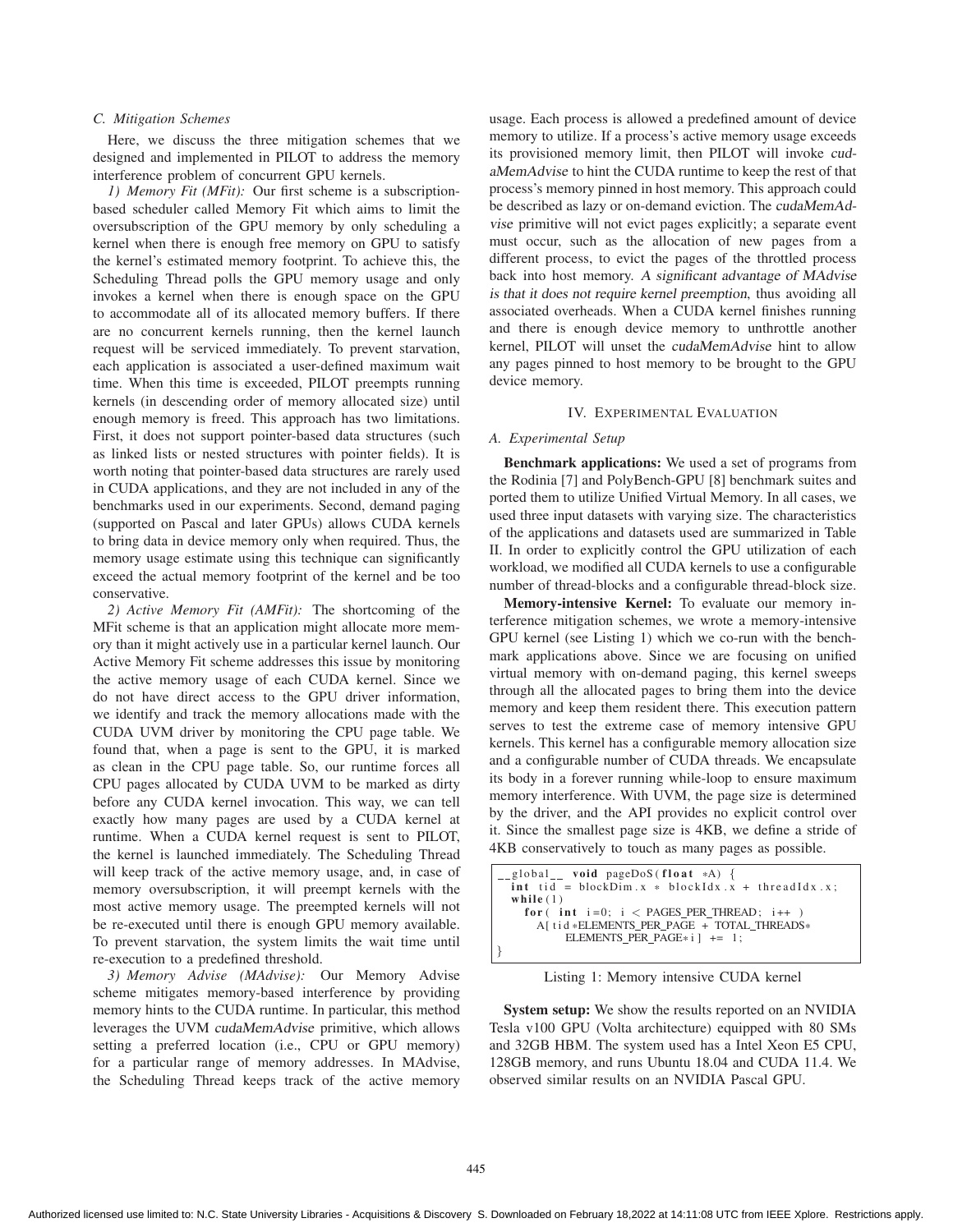Suite  $\vert$  # | Name | Description | SM Util. | Kern. Exec. | Prob. Size (sm/md/lg) | Mem. Req. (sm/md/lg) Rodinia 1 backprop Back Propogation 100% Long running 65k/1M/3.4M 8.8MB/133.5MB/453MB<br>2 bfs Breath-First Search 100% Iterative 1M/26M/134M 39MB/1GB/4.9GB 100% Iterative 1M/26M/134M<br>hs3d Hotspot3D 75% Iterative 512/2048/4096 3 hs3d Hotspot3D 75% Iterative 512/2048/4096 48MB/768MB/3GB 1 partfilter Particle Filter 63% Iterative 1024/4096/10240 10.2MB/160MB/1GB<br>1 partfilter 1024/4096/10240 10.2MB/936MB/3.3GF 5 lavamd N-Body 56% Long running 10/50/100 7.5MB/936MB/3.3GB 6 nn k-Nearest Neighbor 100% Long running 4M/40M/400M<br>
7 gaussian Gaussian Elimination 100% Iterative 4096/8192/12288 gaussian Gaussian Elimination 100% Iterative 4096/8192/12288 128MB/512MB/1.1GB<br>
corr Correlation compute 63% Long running 2048/4096/8192 64.1MB/256.2MB/1GB Polybench 8 corr Correlation compute 63% Long running 2048/4096/8192 64.1MB/256.2MB/1GB<br>9 gesummy Scalar, Vector, and Matrix multiply 100% Long running 4096/8192/16384 256MB/1GB/4GB Scalar, Vector, and Matrix multiply 100% Long running 10 2dconvol 2D Convolution 100% Long running 252/8192/18432 1MB/1GB/5.1GB

TABLE II: Benchmark applications and dataset sizes

# *B. Results*

We perform two sets of experiments on NVIDIA MPS and PILOT. In the first, we co-run each application with our pageDoS memory-intensive kernel. In the second, we co-run applications in pairs. In order to study the performance of PILOT under different degrees of device memory subscription, in each set of experiments we fix the dataset size of the applications (large datasets in Table II) and block off a varying amount of GPU memory (using cudaMalloc and cudaMemset). We note that, since the GPU reserves some device memory for internal use, 100% subscription is actually a slight oversubscription scenario.

Memory intensive experiments: Fig. 4 shows how PILOT performs when each benchmark application is co-run with the memory-intensive kernel, both without memory oversubscription mitigation (PILOT base) and with the proposed mitigation schemes (PILOT MFit, PILOT AMFit, and PILOT MAdvise). We plot, as a bar chart, the overall kernel execution time of each benchmark on PILOT normalized to the execution time on NVIDIA MPS. We also plot the total incurred GPU-sided page faults as triangles on the secondary y-axis. In Fig. 4a, we set the combined memory footprint of the memory-intensive kernel and benchmark application to be around 75% of device memory capacity. We show the memory oversubscription cases in Fig. 4b and 4c (100% and 150% oversubscription, respectively). Oversubscription leads to a substantial increase in execution time and page faults, so for visibility we plot each figure on a log scale for both y-axis. We make the following observations. First, when GPU memory is under-subscribed, MPS, PILOT baseline (i.e., no oversubscription mitigation) and PILOT with mitigation enabled perform very similarly. Second, under PILOT baseline, even slight oversubscription causes a dramatic increase in kernel execution time for all benchmarks. However, through the proposed memory oversubscription mitigation schemes, PILOT is capable of limiting, and in some cases avoiding, the performance degradation, significantly outperforming Nvidia MPS. All three mitigation schemes allow a decrease in page faults.

Multi-tenancy experiments: To evaluate our mitigation schemes in practical scenarios, we co-run pairs of benchmark applications from Table II. We recall that MAdvise does not require kernel preemption, and thus it does not incur any overheads associated with software kernel preemption, checkpoint and recovery support. We measure performance of the fol-



Fig. 4: Each benchmark app. is co-run with the memoryintensive pageDoS kernel. On the left y-axis we plot execution time normalized to running with NVIDIA MPS. On the right y-axis, we plot the total device-caused page faults.

lowing pairs: (i) corr+backprop, (ii) hs3d+2dconvol, and (iii) bfs+kNN. Fig. 5 shows the slowdown experienced by each kernel when co-running over standalone execution (i.e., without inter-kernel concurrency) without and with oversubscription mitigation (through MAdvise). We make the following observations. First, under 75% and 100% memory subscription, all kernels experience little-to-no slowdown in execution time, despite running concurrently. Second, oversubscription causes a more pronounced slowdown, especially for hs3d when corun with 2dconvol and bfs when co-run with kNN. In this case, MAdvise is effective in reducing memory contention and, as a consequence, limiting the slowdown experienced. The worse performance of hs3d and bfs is linked to its irregular memory